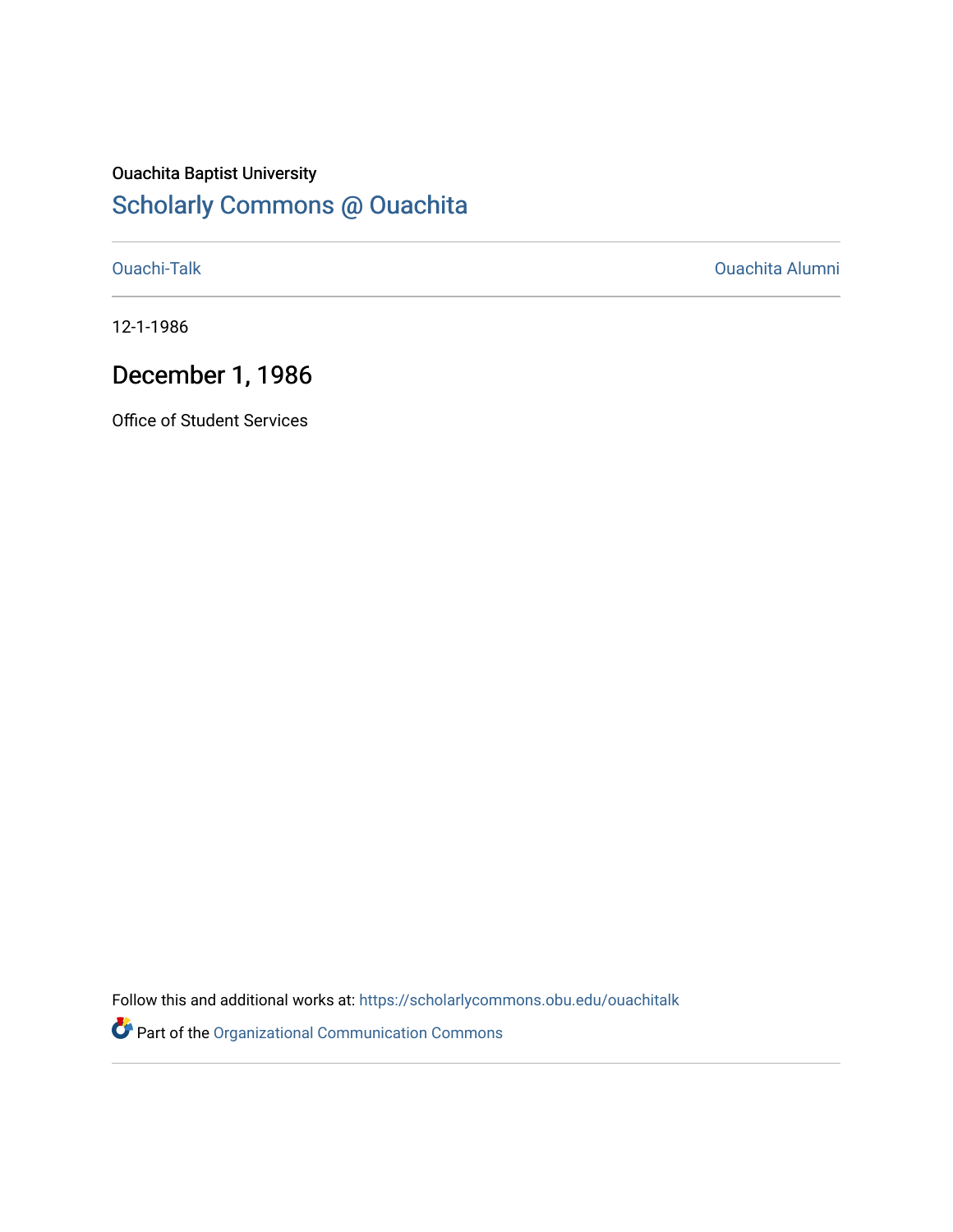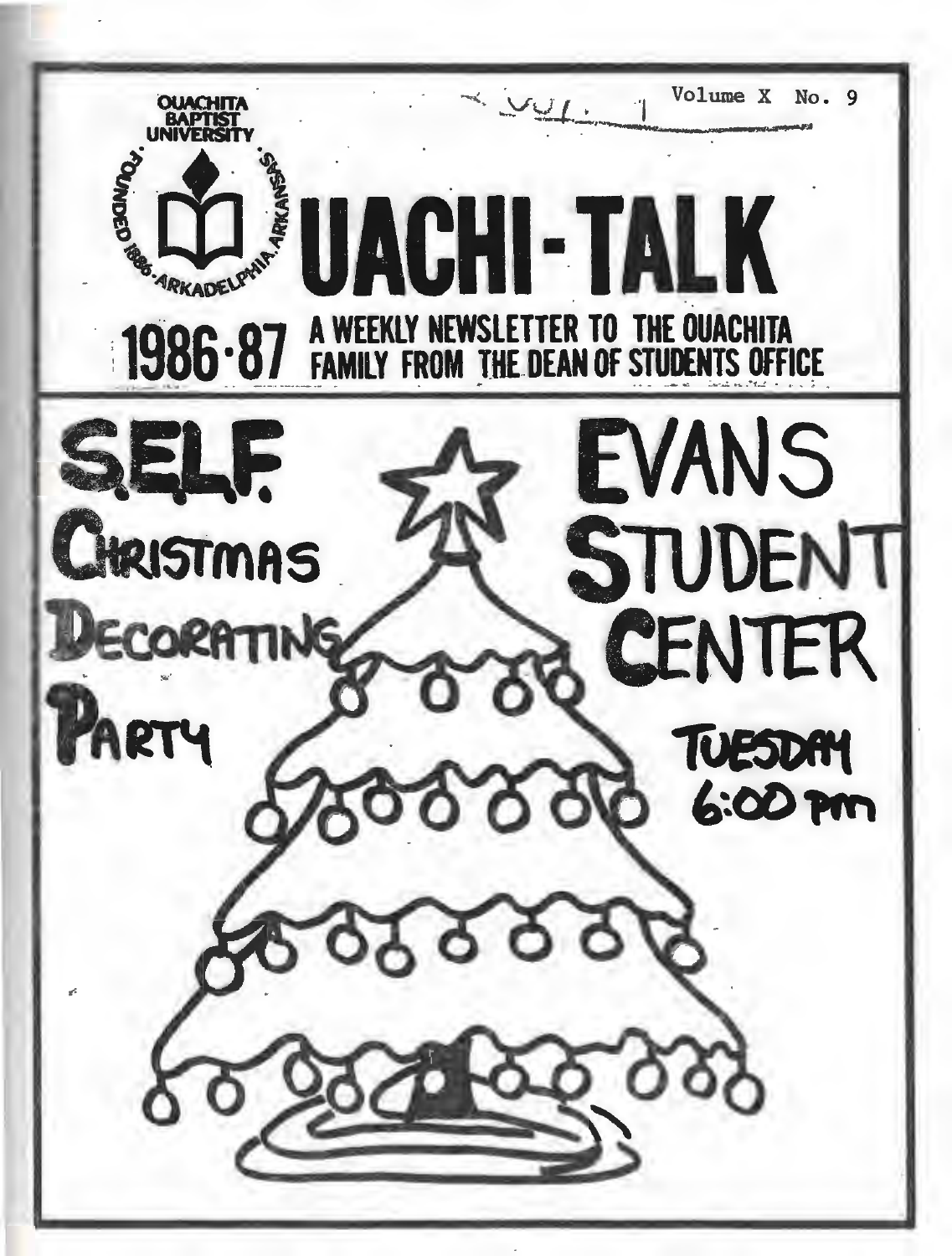

### LOST

One pair of brown loafers were lost between Ernest\* Bailey and Daniel South alohg the road. If found please return to the Dean of Students office.



#### NDSL BORROWERS

All students who have a National Direct Student Loan and do not plan to be enrolled in Ouachita for the 1987 Spring semester must see Joanne Crawley for an exit interview. An appointment must be made before receiving exam permits. Please call ext. , 570 to make appointments.



#### 'DECEMBER

1- ARKADELPHIA SYMPHONETTE AND OUACHI-TA STRING ENSEMBLE, 7:00 P.M. MFARH.

4 & 5- OPERA WORKSHOP PERFORMANCE, Amahl & The Night Visitors, 7:00 P.M. MFARH ..

6- PHI MU ALPHA SINFONIA CHORAL FESTI .. VAL;'

8- CHAMBER SINGERS and HAND BELL RINGERS CONCERT, 7:00 P.M., MFARH.

9- UNIVERSITY CHOIR CONCERT, Messiah, 7:00P.M., Mitchell Auditorium.

11- OUACHITA JAZZ BAND CONCERT, 7:00 P.M., Mitchell Auditorium. '

<·

#### SUMMER EMPLOYMENT

We have recieved applications for summer work positions at Ridgecrest Conference Center. Positions are available in a variety of areas: media, recreation. commissary, day camp, business office, housekeeping, preschool, food service, ect.

The center has issued a special call for medical personel-- registered nurses or any level of emergency medical technician or graduate students.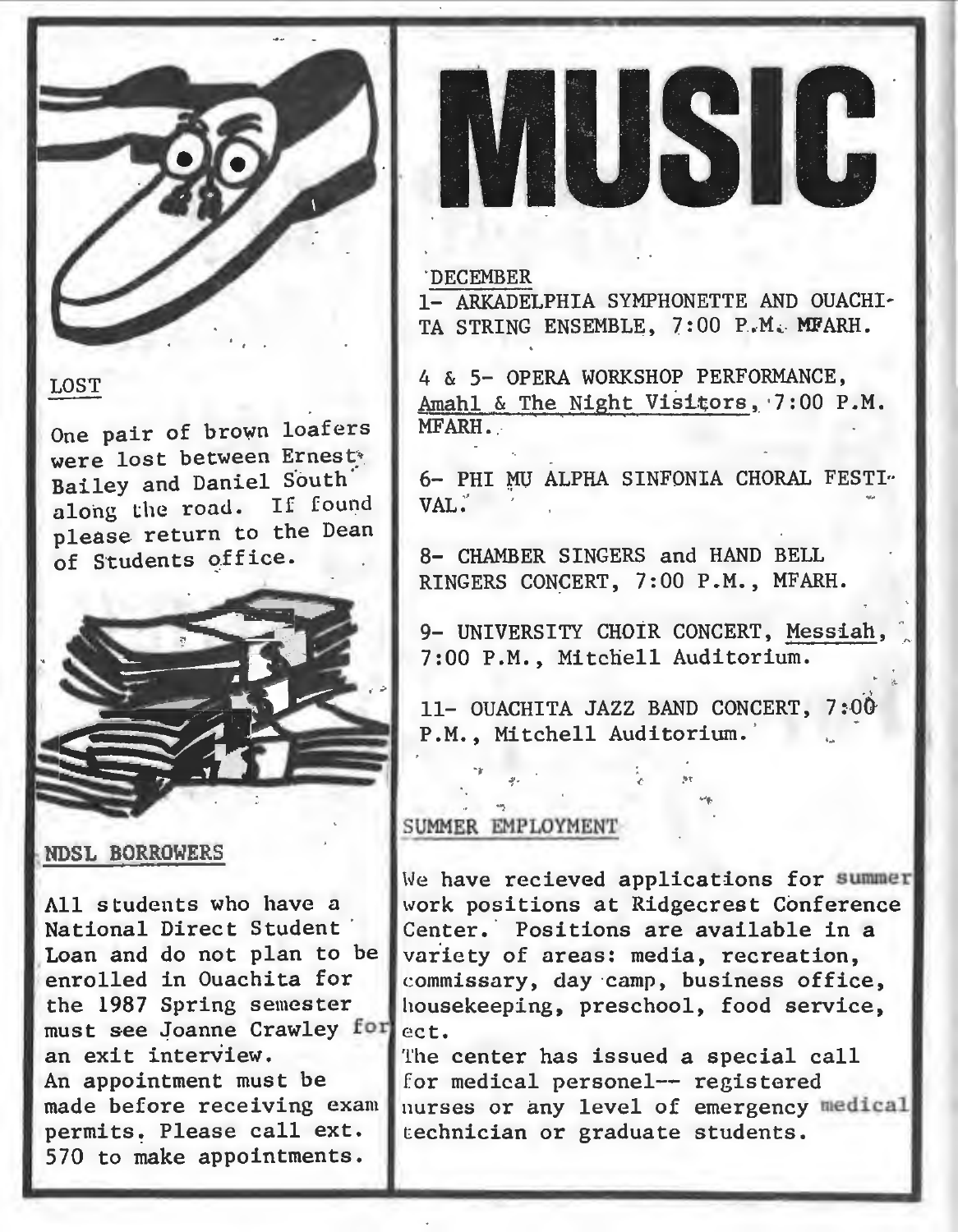

**\_(hopei·** 

Chapel this week will be led by Mr. Rick Ousley, an evangelist from Arlington, Texas.

1\.!•.

., '



CBYW LUNCHEON · Week of Prayer for

Forcign Missions

Dec. 1, 12 Noon

 $\mathbf{r} = \mathbf{r}$  ,  $\mathbf{r} = \mathbf{r}$  ,  $\mathbf{r} = \mathbf{r}$  ,  $\mathbf{r} = \mathbf{r}$  ,  $\mathbf{r} = \mathbf{r}$  ,  $\mathbf{r} = \mathbf{r}$  ,  $\mathbf{r} = \mathbf{r}$  ,  $\mathbf{r} = \mathbf{r}$  ,  $\mathbf{r} = \mathbf{r}$  ,  $\mathbf{r} = \mathbf{r}$  ,  $\mathbf{r} = \mathbf{r}$  ,  $\mathbf{r} = \mathbf{r}$  ,  $\mathbf{$ (program starts at 12:20)

Yellow Room

"We Must Make

Christ Known..."

Anna Hicks, speaker.

More info? Call 246-8569